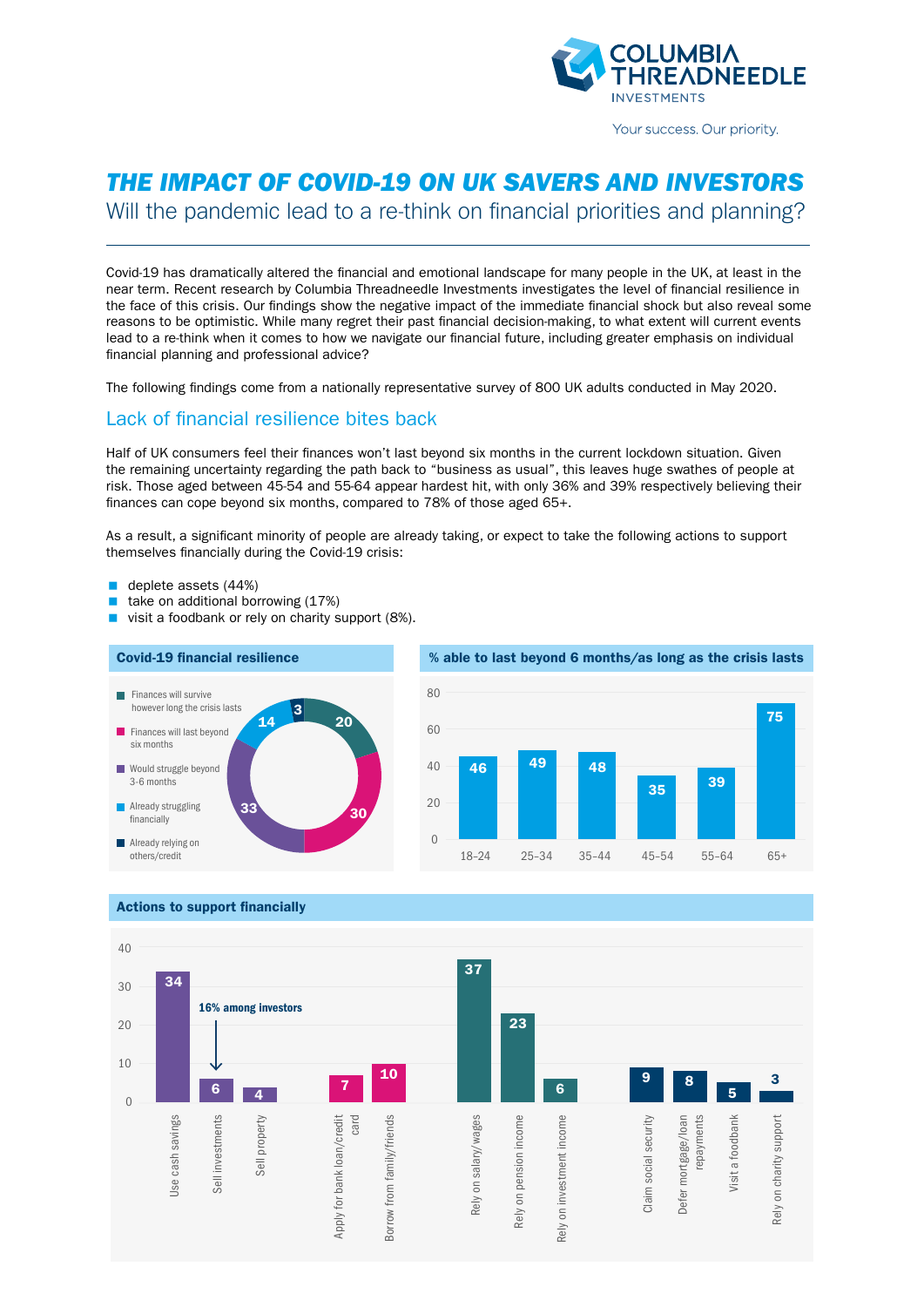### The squeezed middle fear longer-term impact

As the immediate crisis passes, attention will move to longer term horizons. Nearly half of all people (48%) feel that Covid-19 will leave their long-term wealth and well-being in a poorer state than would otherwise have been the case, rising to 51% for those with investments. Again, it is the 45-64 age group that are most likely to feel they will be worse off, perhaps reflecting the shorter period for finances to recover before retirement. A significant minority of people expect Covid-19 to have long-term negative impacts across income levels (29%), investment performance (30%), financial goals eg retirement plans (27%) and career prospects (20%).

The fear of longer-term negative impacts is lower among the 65+ age group, reflecting the relative stability and fixed nature of their income (eg a state pension and/or annuity income).



## Investor reaction - fight or flight?

20

Investing is a long game. As previous crises have shown, short and medium-term shocks do ultimately rebound, and investment markets recover over time. Even so, shocks such as we have experienced during the Covid-19 0 crisis undoubtedly cause fear and stress and can lead to panic and short-term decision making. One in five investors say they feel more inclined to sell their investments in light of current volatility, with 16% having or investors say they feel more inclined to sell their investments in light of current volatility, with 16% ha invested buy they feel more momed to ben them investments in light of carrent velating, while 19% having of expecting to use cash from the sale of investments to support themselves financially during the crisis.

This "flight" mindset also puts investors at risk of scams and fraud, with the Financial Conduct Authority warning 40 of the sudden rise in scams post-Covid. Nearly half of investors are concerned by scams that play on current 34 uncertainty to defraud people. 30



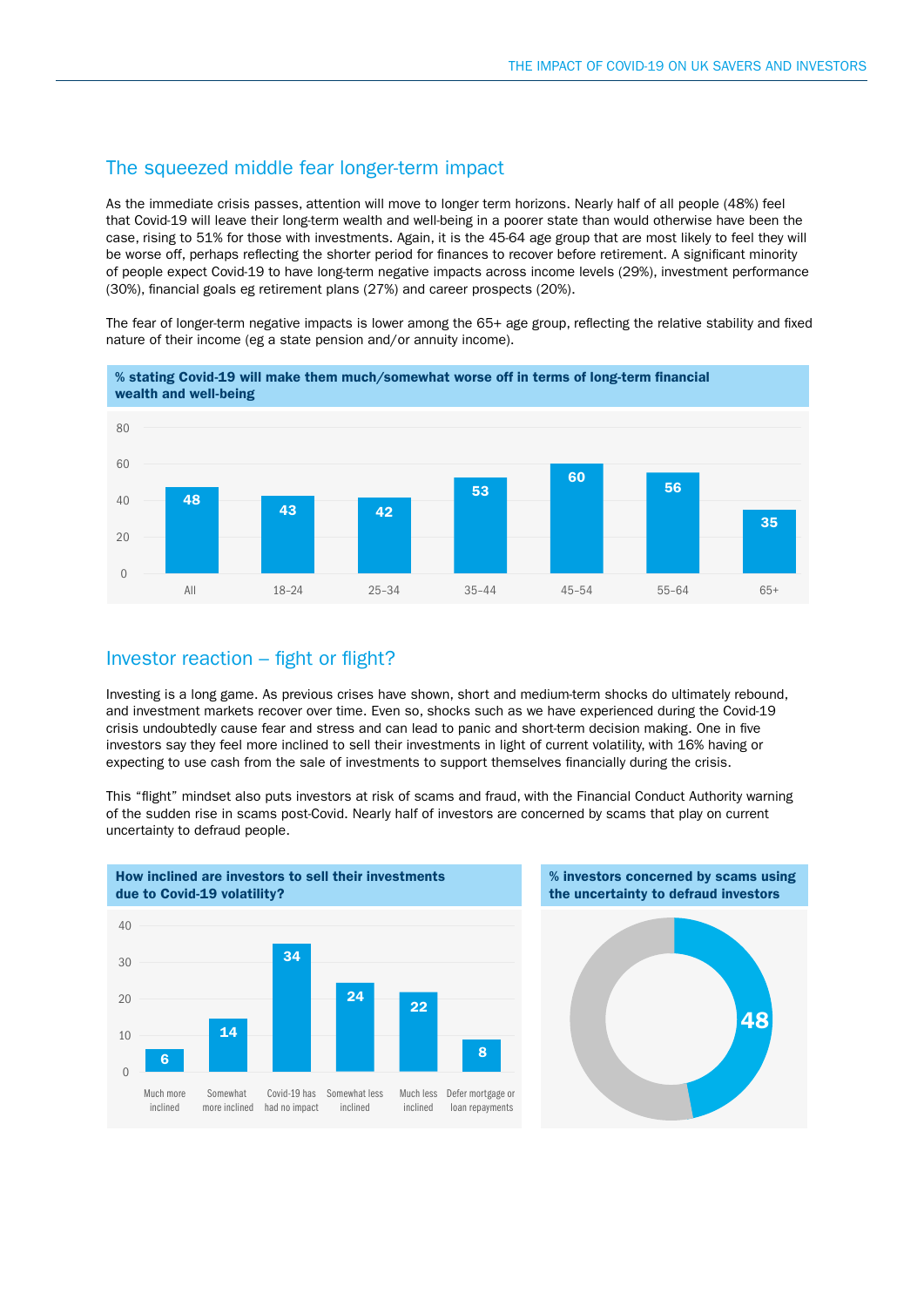### Uncertainty in the eye of the storm

As we are living through the eye of the Covid-19 storm, there is a high level of concern about the financial impact with 57% investors worried about the long-term impact on their investment funds and 46% worried about the impact on their future retirement income. A quarter of investors say worrying about their finances is keeping them awake at night.

There is, however, evidence of investors remaining steadfast, with three in five confident that their investments will recover over the long term.



### Will Covid-19 trigger a re-think on money priorities and planning?

The financial vulnerability many UK households are currently experiencing is causing people to question past approaches and consider the need to do things differently in the future. Half (49%) of people hold regrets about the way they organised their finances before the crisis. Younger people are far more likely to regret their previous arrangements – as many as 72% among 18-24 year olds, falling to 19% among the 65+ group. For younger people, there is the time to act now to ensure a more secure financial future – but what might that look like?

One-in-five people regret not having a proper financial plan, while around one-in-seven (14%) regret being too short term in their approach to their finances.

Among investors, 54% believe Covid-19 presents new investment opportunities, 36% now place more value in professional advice and a third want to be more diversified. However, for 45% of investors Covid-19 has made them more risk averse and for 36% it has made them feel more inclined to favour cash saving. For a third of investors Covid-19 has increased their focus on responsible investing, saying it has made them keener to invest in carbonfree stocks.